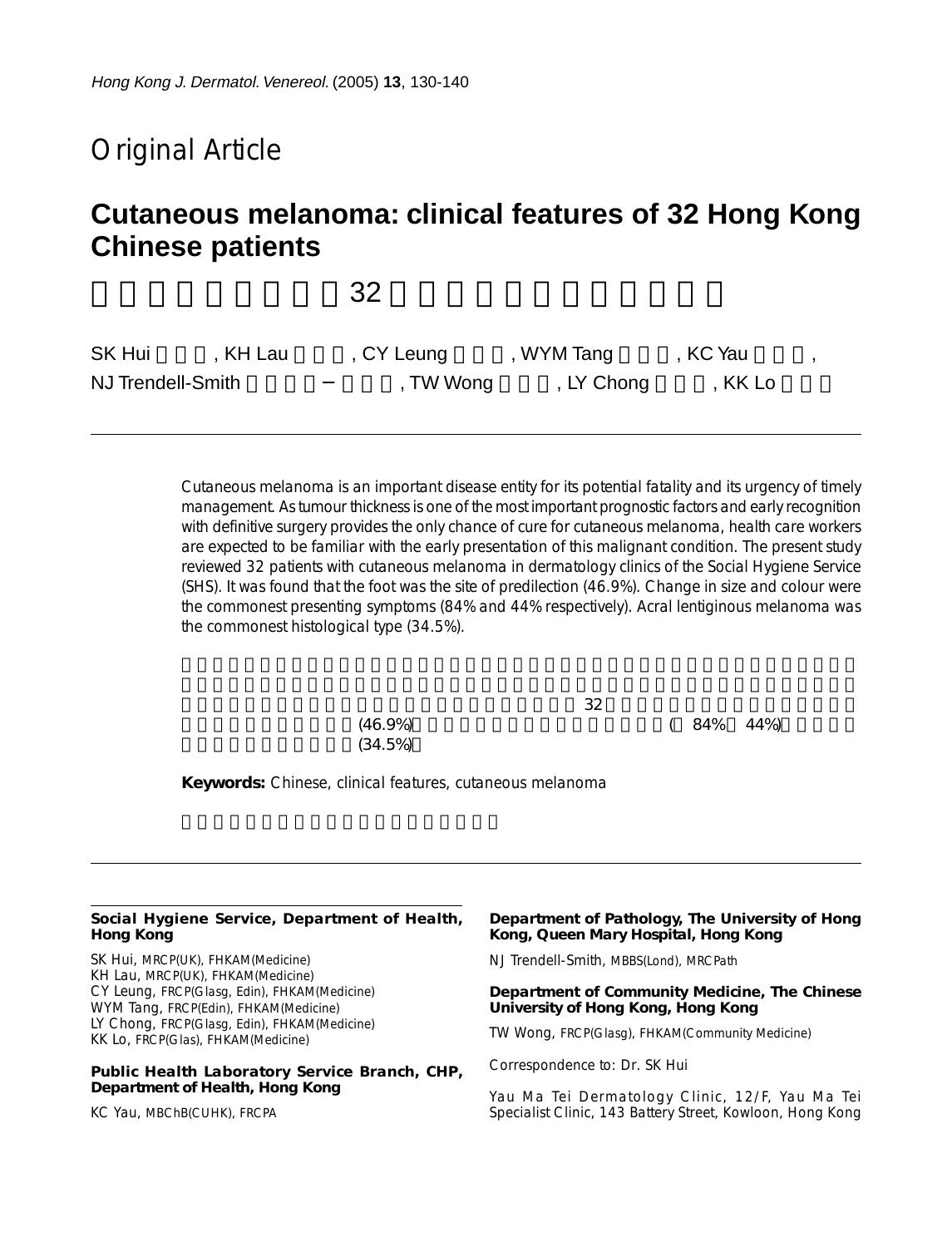## **Introduction**

Cutaneous melanoma is much less common among Asians, including Chinese, than Caucasians. However, the case fatality ratio is higher in Asians.<sup>1</sup> As tumour thickness is one of the most important prognostic factors of cutaneous melanoma, early recognition with definitive surgery provides the only chance of cure to patients with cutaneous melanom. Health care workers are expected to be familiar with the early presentation of this malignant condition.

## **Objective**

The objective of the present study is to collect pertinent clinical information from patients with cutaneous melanoma, focusing on the following clinical features: demographic data, site and size of the lesions, presenting symptoms and signs, duration of symptoms, prevalence of pre-existing pigmented skin lesions, and pre-biopsy diagnoses.

## **Materials and methods**

This is a retrospective review of patients with biopsy proven cutaneous melanoma in dermatology clinics of the Social Hygiene Service (SHS) between 1 July 1991 and 30 June 2003.

## *Patient selection*

#### Target groups

All Chinese patients with histology confirmed primary cutaneous melanoma diagnosed between 1 July 1991 and 30 June 2003 were selected.

#### Inclusion and exclusion criteria

Skin biopsy reports from nine SHS clinics were reviewed using the following keywords: Melanoma, lentigo maligna, lentigo maligna melanoma, and in-situ melanoma. Forty-two skin biopsy reports could be retrieved. Further analysis was performed and ten cases were excluded including five cases of non-Chinese patients, two cases of metastatic melanoma and three cases with no retrievable record. As a result, thirty-two case records of Chinese patients with primary cutaneous melanoma were retrieved for the current study.

#### *Cases review*

All 32 cases were invited for a comprehensive review. However, three patients could not be traced; the remaining 29 cases were reviewed based on four parameters as follows:

#### Clinical assessment

Sixteen patients could attend the interview in person. The interview included a complete physical examination with particular attention to complete skin examination and lymphadenopathy. An interview form (Appendix 1) was also filled during the interview.

#### Telephone interview

Thirteen cases were reviewed by telephone. Among these, six patients and relatives of seven deceased patients received the interview.

#### Record review

Retrieved case records were thoroughly reviewed. Clinic record review forms (Appendix 2) were filled.

#### Histopathology slides review

The pathological features of the skin biopsies from all melanoma cases were reviewed with the generous help and supervision from senior pathologists.

## **Results**

The age of these 32 patients ranged from 23 to 86 years, with a mean of 57.6 years. There were 15 male and 17 female patients respectively.

#### *Sites of predilection*

In the study, the feet was found to be the most common site of involvement with 15 cases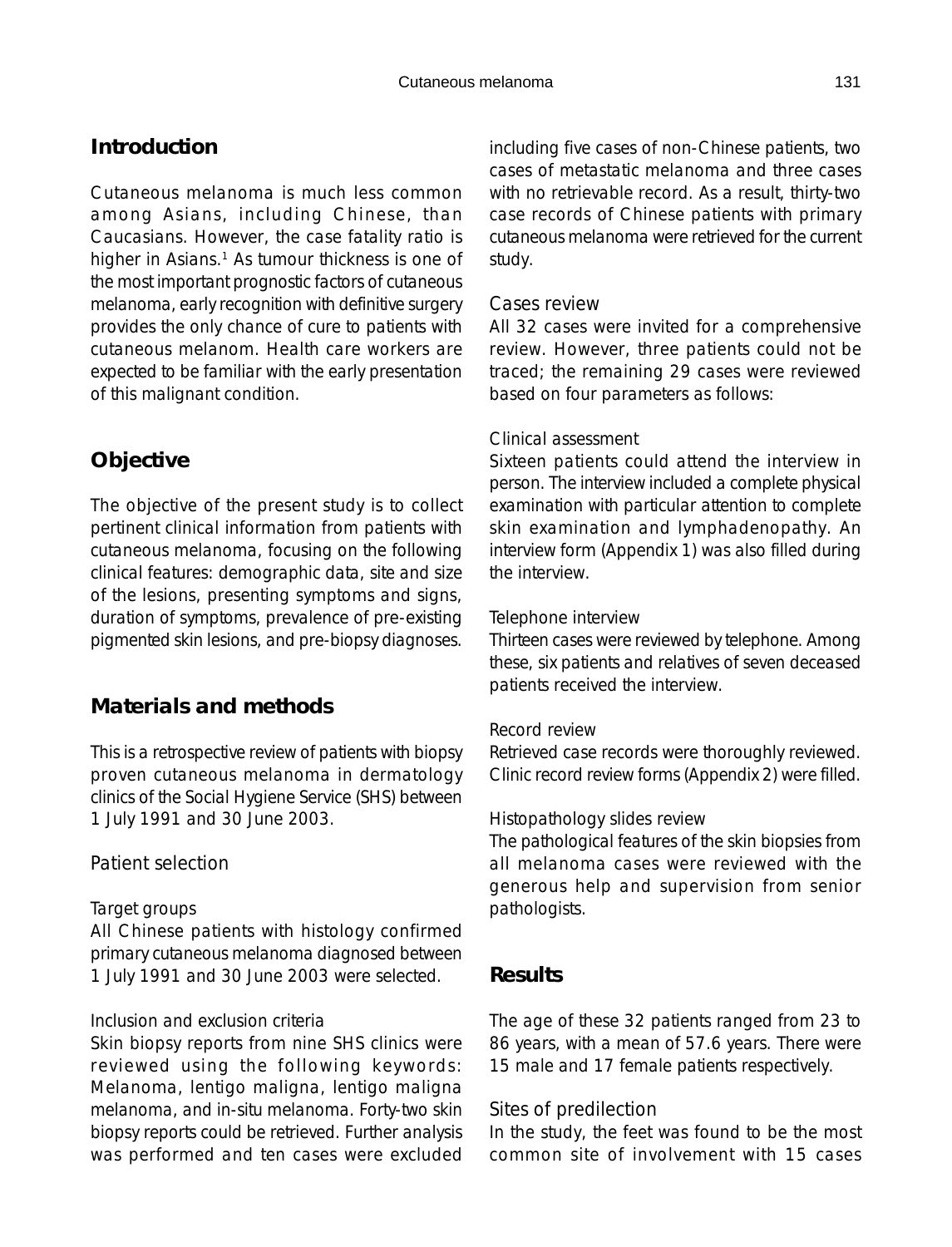(46.9%) occurred on the foot (Figure 1). This included 10 cases on the sole and five cases on the toes. Of the five cases on the toes, all occurred on big toes, with three volar and two subungal cases.

#### *Size of melanoma at presentation*

23 out of the 32 clinical records noted down the size of the tumour at presentation. The majority of the tumours were 1 to 3 cm in diameter on presentation (Figure 2).

#### *Symptoms of melanoma at presentation*

The most common presenting symptom was a pigmented lesion of changing size, followed by a change in colour of the lesion and pain or tenderness (Figure 3).

*Signs of melanoma at presentation (Figure 4)* The tumour presented as papulo-nodules or masses in approximately 45%; as flat topped plaques, macules or patches in approximately 45%. Irregularity of border and variegation in



**Figure 1.** Sites of predilection of melonoma in 32 Chinese patients in SHS clinics in Hong Kong.



**Figure 2.** Size of melanoma at presentation in the SHS patients.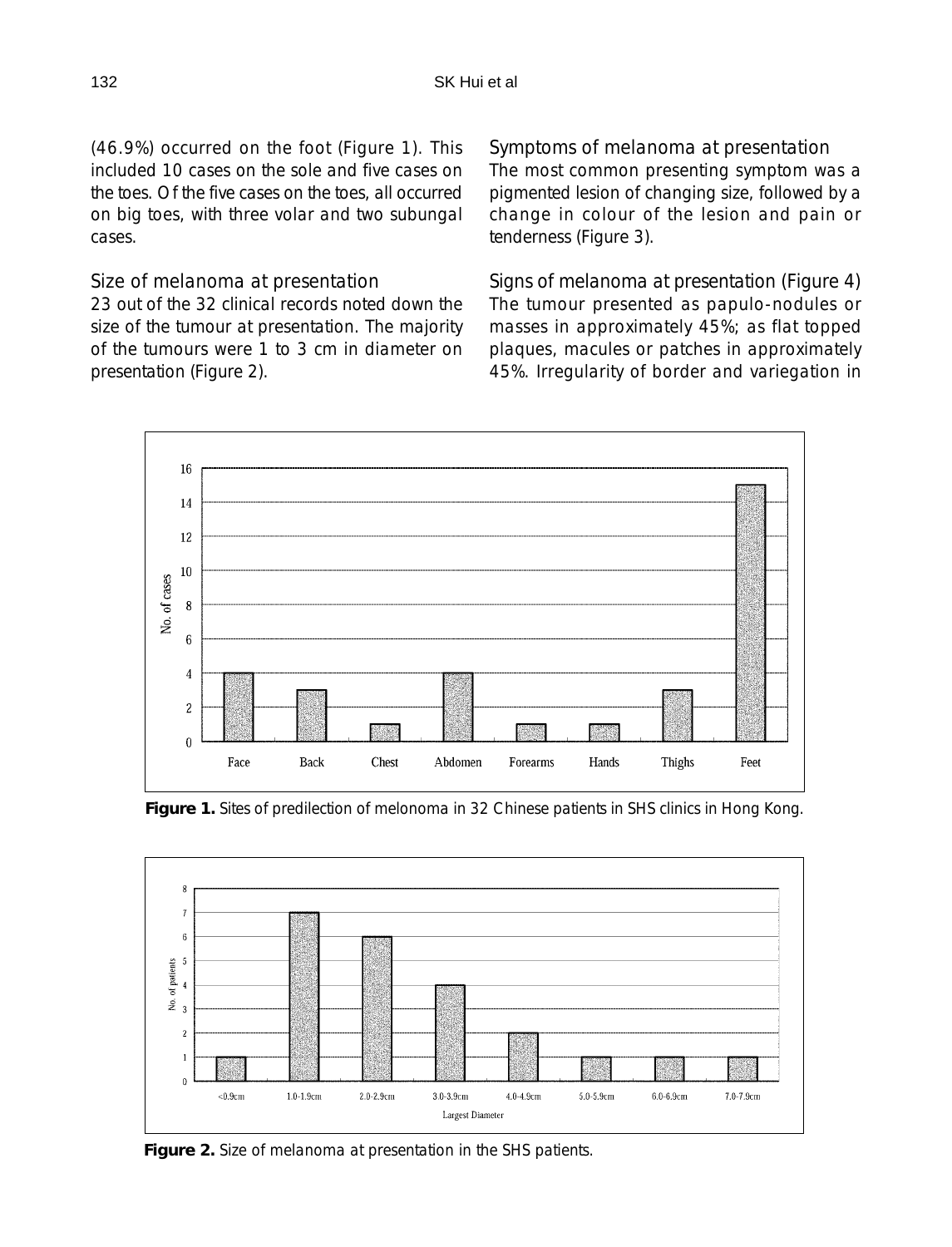

**Figure 3.** Presenting symptoms of melanoma in patients from SHS Clinics in Hong Kong.



**Figure 4.** Presenting signs of melanoma in patients in the SHS Clinics in Hong Kong.

colour occurred in about 45%. Occasionally, the lesion lacked pigmented component, mimicking pyogenic granuloma.

#### *Pre-existing pigmented skin lesions (PSL)*

Pre-existing pigmented skin lesion is defined as a pigmented skin lesion found by patient as an asymptomatic naevoid lesion without any change in size, in colour or shape. It occurred in 34%  $(N=11)$  of patients.

The duration of such pre-existing pigmented skin lesions ranged from 2 to 60 years (Table 1).

## *Duration of symptoms*

The duration of symptoms is defined as the duration of the existence of a symptomatic or changing lesion (in size, colour or shape). About one quarter of the patients experienced symptoms which lasted for two to four years (Table 2).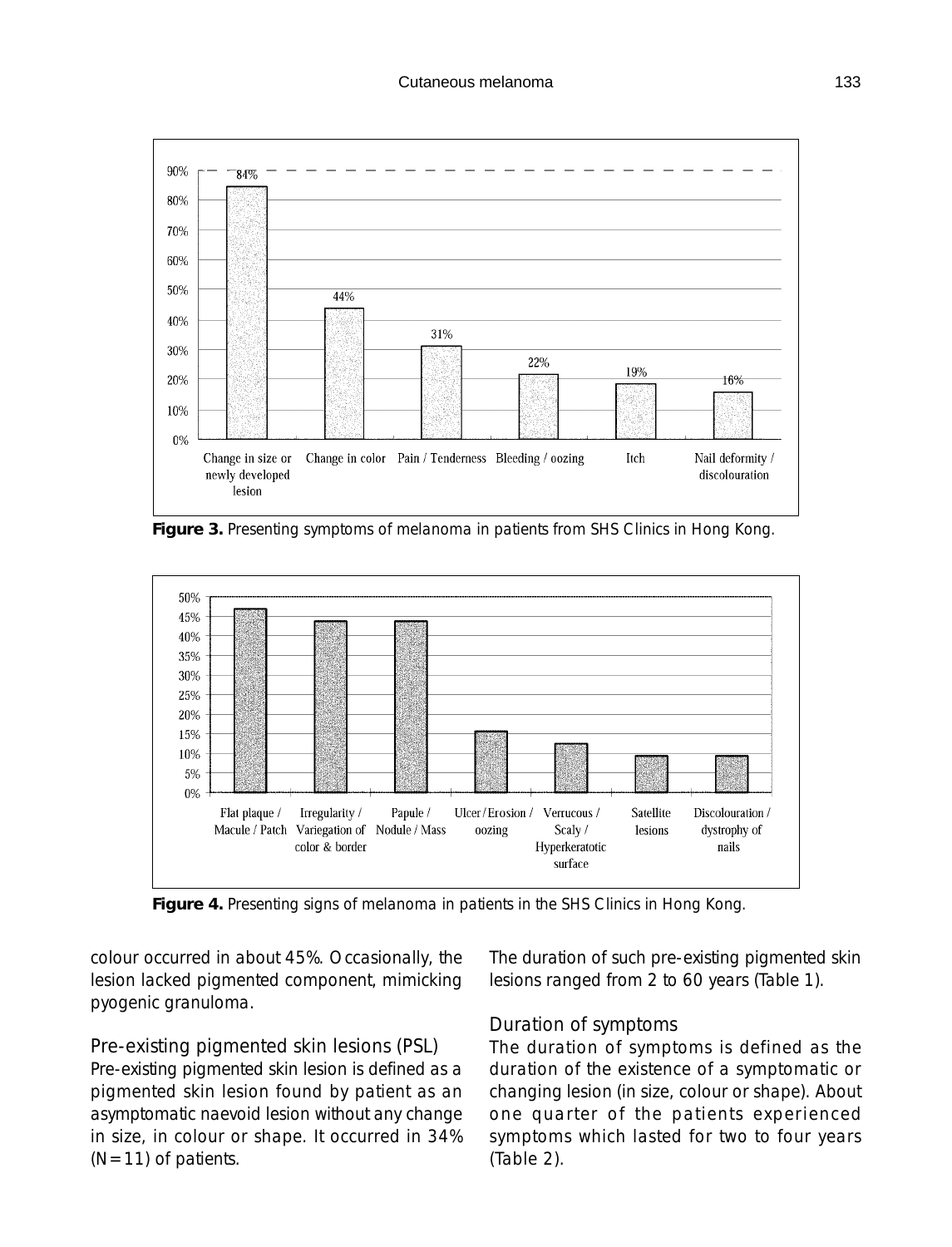### *Pre-biopsy diagnosis*

The pre-biopsy first differential diagnosis was melanoma in 60% of cases ( $N=19$ ). Melanoma was included in 84% of cases  $(N=27)$  in the first three differential diagnoses.

In the five cases that melanoma was not included in the differential diagnosis, the first differential diagnoses were melanocytic naevus (3 cases), seborrhoeic keratosis (1 case) and pyogenic granuloma (1 case) respectively (Table 3).

#### *Clinical and pathological types*

Melanoma in-situ (34%), acral lentiginous (22%) and nodular melanoma (16%) are the three commonest pathological sub-types, followed by

**Table 1.** Duration of pre-existing pigmented skin lesions

| Duration in years  | Number of patients |
|--------------------|--------------------|
| <10                |                    |
| $>10, \, \lt = 20$ |                    |
| >20. < 40          | ာ                  |
| >40                |                    |
|                    |                    |

| Table 2. Duration of symptoms |  |
|-------------------------------|--|
|-------------------------------|--|

| Duration in months | Number of patients |
|--------------------|--------------------|
| <12                | h                  |
| $12 - 23$          | 5                  |
| 24-47              | 8                  |
| >48                |                    |

**Table 3.** Pre-biopsy first differential diagnosis in 32 patients with melanoma

| First differential diagnosis   | Number of cases |
|--------------------------------|-----------------|
| before biopsy                  |                 |
| Melanoma                       | 19              |
| <b>Naevus</b>                  | 3               |
| Seborrhoeic keratosis          | 3               |
| Squamous cell carcinoma        | $\mathcal{P}$   |
| Pigmented basal cell carcinoma | 2               |
| Keratoacanthoma                | 1               |
| Pyogenic granuloma             | 1               |
| Melanonychia                   |                 |
|                                |                 |

superficial spreading melanoma (9%) and lentigo maligna melanoma (3%). Sixteen percent of cases were unclassifiable.

When melanoma in-situ was further classified into sub-types, invasive acral lentiginous melanoma (22%) plus acral lentiginous melanoma in-situ (12.5%) were the commonest type (34.5%), followed by nodular melanoma (16%) and superficial spreading melanoma (12%), (9% invasive superficial spreading melanoma and 3% superficial spreading melanoma in-situ).

## **Discussion**

## *Clinical features*

#### Sites of lesions

The site distribution of melanoma has been useful in understanding its aetiology. Most western studies have shown that intermittent sun exposure on unexposed skin is important in the aetiology of melanoma. In studies of Caucasian populations, nearly 70% of melanomas are superficial spreading type primarily occur on the upper back in males and lower extremities in females<sup>2</sup>

In Asians, the commonest site of involvement is the foot, including soles and toes. The commonest site of predilection in some Asian studies are showed in Table 4, showing that the foot is the commonest site of predilection in all of them.3-8

In the present study, the commonest site of predilection is on the foot, accounting for 46.9%  $(N=15)$ . This characteristic anatomical distribution of cutaneous melanoma among Asians as compared to Caucasians may hint that different aetiological factors are present among different ethnic groups. Researchers working on non-Caucasian populations should stay alert to potential risk factors other than the known risk factors generated mainly from studies on Caucasians.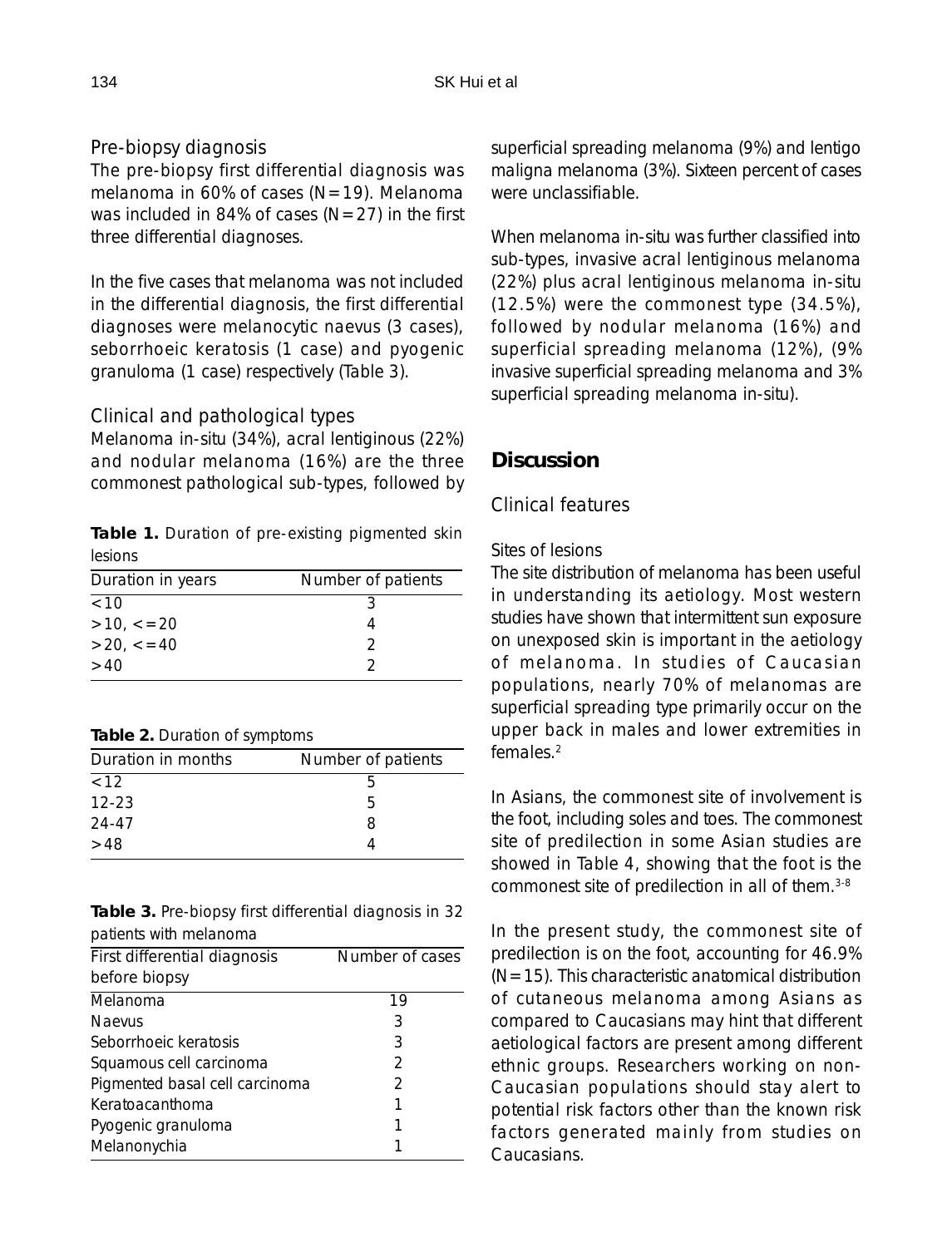| <b>Dy absoluting braci</b> |         |            |      |                               |
|----------------------------|---------|------------|------|-------------------------------|
| Areas                      | Cases   | Percentage | Year | Author                        |
| Taiwan                     | 35/51   | 68.6%      | 1999 | Chen YJ et $al3$              |
| Hong Kong                  | 42/63   | 66.7%      | 2004 | Luk NM et al <sup>4</sup>     |
| Hong Kong                  | 24/43   | 55.8%      | 1984 | Collins RJ et al <sup>5</sup> |
| Western China              | 143/305 | 46.9%      | 2004 | Sun DJ et al <sup>6</sup>     |
| Hong Kong                  | 15/32   | 46.9%      | 2004 | Current study                 |
| Singapore                  | 12/27   | 44.4%      | 2001 | Tan E et al <sup>7</sup>      |
| Hukuoka                    | 29/67   | 43.3%      | 2001 | Xia JX et al <sup>8</sup>     |
|                            |         |            |      |                               |

**Table 4.** The percentage of cases with feet as the site of predilection in studies of cutaneous melanoma in Asians, by descending order

#### Duration

The proportion of melanoma arising in pre-existing naevus has been estimated to be 10-50%.<sup>9</sup> But the actual percentage is uncertain because it is almost impossible to retrospectively ascertain when the pre-existing naevus has changed into a melanoma. Clinically, it is also almost impossible to know that if the lesion was a melanoma from the very beginning or it is a melanoma arising from a pre-existing naevus. Therefore, the duration of disease can only be arbitrarily defined. It can be defined as from the occurrence of evidence of diseases to the time of making the diagnosis. The evidence of disease is defined as the occurrence of change in the behaviour of a pre-existing naevus or a newly found lesion.3

#### Symptoms and signs

Melanomas typically have a history of change over a period of three to 12 months, but there is much variability in the duration of changes reported by patients with melanomas. Features classically observed are: 1) change in colour; 2) change in shape; 3) elevation of the lesion; and 4) bleeding as a result of minor trauma. Women are more likely to recognise the early changes of melanoma. About 20% of patients reported itch.<sup>10-14</sup>

The American "ABCD" mnemonic and the Glasgow seven-point checklist are useful guides to detect suspicious melanoma cases.<sup>12,14,15</sup> The former uses "A" to represent asymmetry, "B" for border irregularity, "C" for colour variegation and "D" for diameter greater than 6 mm. The latter includes three major (change in size, change in shape and change in colour) and four minor features (diameter more than 6 mm, presence of inflammation, oozing or bleeding and mild itch or altered sensation).

In our study, more than 80% of patients had change in size or a newly developed lesion. More than 40% had change in colour. Around 30% had pain or tenderness. Around 20% had bleeding and around 20% had itch. The overall presentations are similar to that in Caucasian patients.

#### *Clinicopathological type of cutaneous melanoma*

In 1969, Clark et al suggested that melanoma could be divided into three main subsets, namely nodular melanoma (Figure 5), superficial spreading melanoma (Figure 6) and lentigo maligna melanoma, by using a combination of clinical and pathological features. In 1975, Reed et al added a fourth group, the acral lentiginous melanoma (Figure 7).<sup>12</sup> However, this classification system has lost some credence over time because the biological behaviour of these lesions is essentially unrelated to the morphological name applied to the lesion,<sup>16,17</sup> and the prognosis of melanoma is related to Breslow's tumour thickness rather than the traditional classification system.17,18 Argument has been made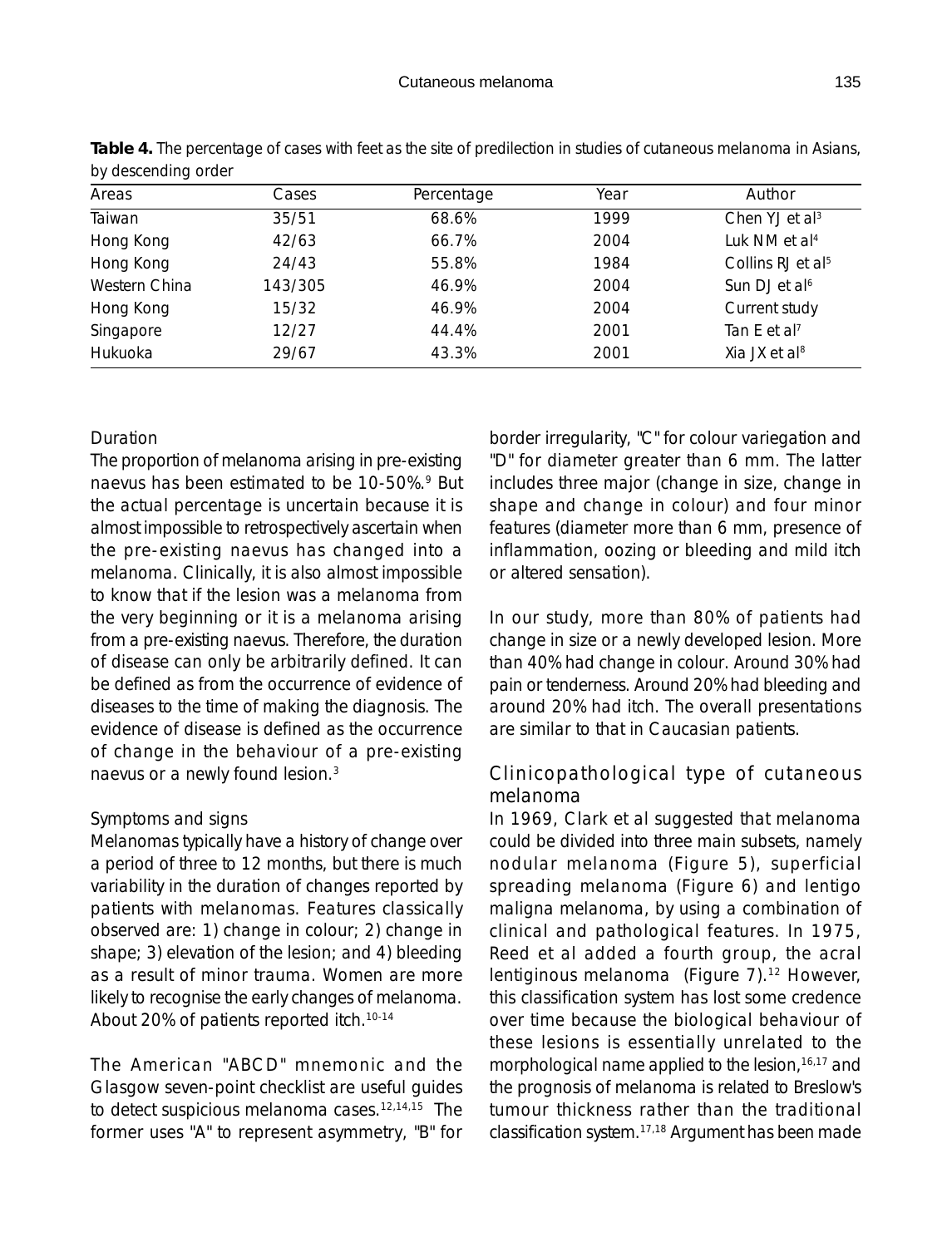

**Figure 5.** Nodular melanoma over back.



**Figure 6.** Superficial spreading melanoma over the thigh, with two years history of increasing size of a preexisting pigmented skin lesion.



**Figure 7.** The lesion with asymmetry, border irregularity, colour variegation with a diameter of more than 6 mm on the left sole a patient.

that such categorisation has limited value.<sup>11,19,20</sup> According to the traditional classification, about 10-20% of melanomas commonly prove difficult to be sub-categorised.<sup>20</sup> Another approach to the pathological classification of melanoma has been proposed by Barnhill. In his proposed system, melanomas are classified into two main categories: convention melanoma and other unusual variants. In our study, the Clark's classification system was used for it is commonly encountered in the literature and most textbooks.21-24

In the present study, the three commonest types were melanoma in-situ (34%), acral lentiginous (22%), and nodular (16%) melanoma, not including the unclassifiable melanoma (16%). Within the 34% ( $N=11$ ) of melanoma in-situ, 12.5% ( $N=4$ ) were acral lentiginous melanoma in-situ, 3% ( $N=1$ ) was superficial spreading melanoma in-situ,  $18.8\%$  (N=6) were unclassifiable melanoma in-situ. When melanoma in-situ was further classified into acral lentiginous melanoma in-situ, superficial spreading melanoma in-situ and unclassifiable melanoma in-situ, invasive acral lentiginous melanoma (22%) plus acral lentiginous melanoma in-situ (12.5%) were the commonest type (34.5%), followed by nodular melanoma (16%) and superficial spreading melanoma (12%), (9% invasive superficial spreading melanoma and 3% superficial spreading melanoma in-situ). It was different in Caucasian population that the commonest type was superficial spreading melanoma (70%), followed by nodular melanoma (15-30%) and lentigo maligna melanoma (up to 15%).11,24

Dermatologists are playing an increasingly important role in the management of cutaneous melanoma than before. Earlier detection of melanoma could reduce the necessity of extensive surgical procedures such as skin flap / graft and amputations, which are performed by surgeons. Furthermore, the traditional wide local excision is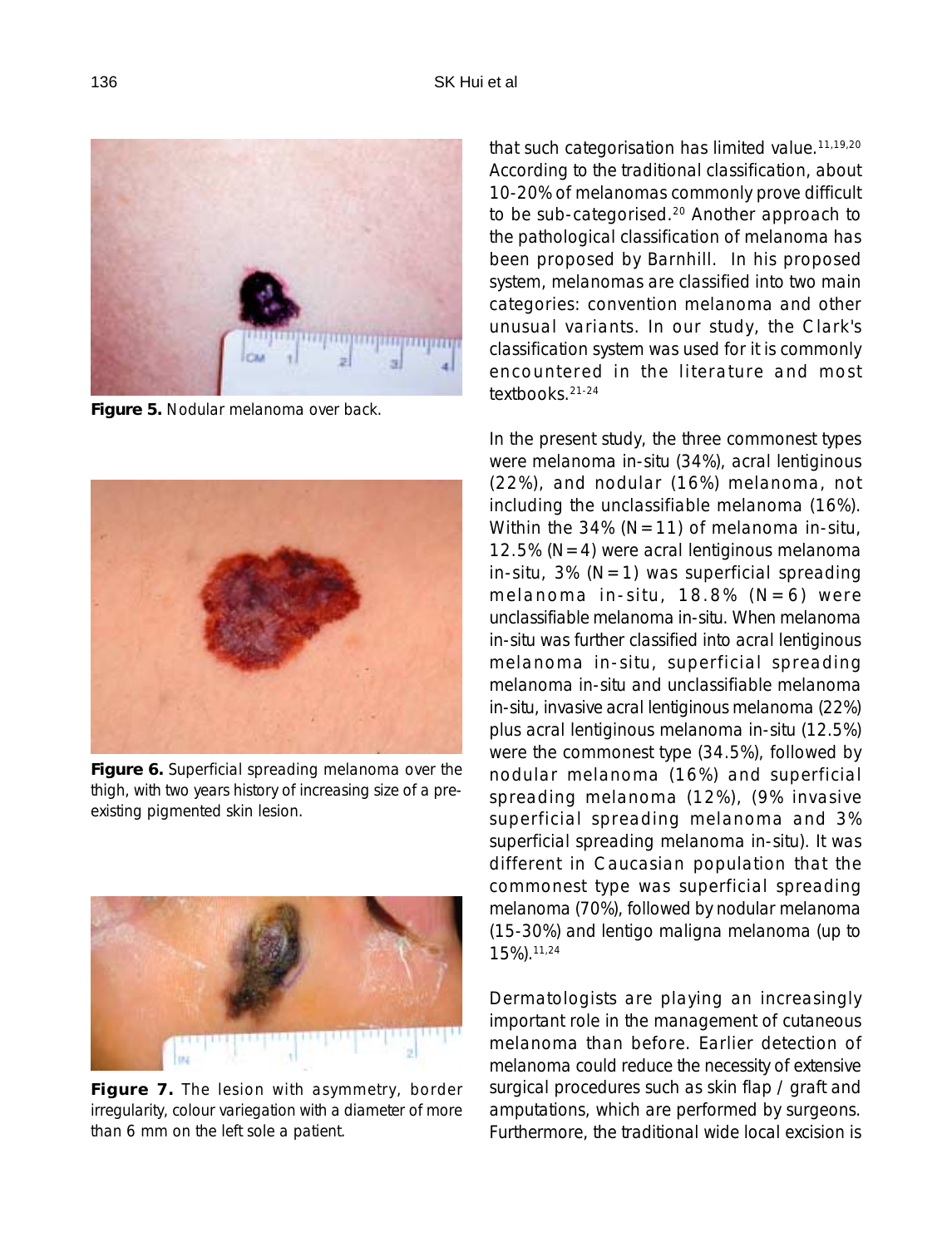less performed currently. Historically, a wide local excision with a margin of 5 cm for primary lesions of melanomas was considered as a standard treatment. This practice was kept until large randomised control trials showed that narrower surgical margin provided comparable outcomes.10,11,25 As a result, most early stage melanoma can nowadays be managed by dermatologist with excision of the lesion followed by a primary closure. On the other hand, in Hong Kong, many of the melanomas present on acral area of limbs and are therefore commonly managed by orthopaedic or plastic surgeons. Lately, the development of dermoscopy gives dermatologist a useful tool for early detection of melanomas while reducing the number of unnecessary biopsies.<sup>10,11</sup>

Cutaneous melanoma can be cured at its earliest stage, but it may confer severe morbidity and lethal outcome upon patients if it is detected late (Figure 8). Dermatologists are at the forefront in the fight against this potentially lethal disease.

There are some limitations in the present study. Firstly, these 32 patients of the present study only included the patients with melanoma attending SHS clinics from 1 July 1991 to 30 June 2003, which was estimated to account for 5% of all new case of cutaneous melanoma in Hong Kong within this period.26 Secondly, patients with more advanced lesions may be referred to hospitals instead of being referred to SHS clinics, therefore, the clinical features we presented here may only represent patients with relatively early manifestations.

## **Conclusions**

The finding of the present study showed that the most common site of involvement by melanoma in local patients was the feet, especially the soles and toes in both sexes. As a result, pigmented skin lesions over the feet in local Chinese should alarm both patients and clinicians on the possibility of melanoma, especially when the lesions present with changing nature as shown in the present study. Biopsy with early excision may offer the best chance of cure for this potentially lethal disease.

A major difference between cutaneous melanoma among Chinese and Caucasian is the site of predilection. As the foot is basically a ultraviolet light un-exposure area; it implies that risk factors other than ultraviolet radiation may play a more important role for the pathogenesis of cutaneous melanoma in Chinese.

## **References**

- 1. World Health Organization. GLOBOCAN: Cancer Incidence, Mortalily and Prevalence Worldwide. IARC Cancerbase No.5 Version 1.0. Lyon: IARC, 2001.
- 2. Desmond RA, Soong SJ. Epidemiology of malignant melanoma. Surg Clin North Am 2003;83:1-29.
- 3. Chen YJ, Wu CY, Chen JT, Shen JL, Chen CC, Wang HC. Clinicopathologic analysis of malignant melanoma in Taiwan. J Am Acad Dermatol 1999;41:945-9.
- 4. Luk NM, Ho LC, Choi CL, Wong KH, Yu KH, Yeung WK. Clinicopathological features and prognostic factors of cutaneous melanoma among Hong Kong Chinese. Clin Exp Dermatol 2004;29:600-4.
- 5. Collins RJ. Melanoma in the Chinese of Hong Kong. Emphasis on volar and subungual sites. Cancer 1984; 54:1482-8.
- 6. Sun DJ, Gao TW, Li CY Liu RQ, Li Q, Liu YS, et al. **Figure 8.** Amelanotic melanoma on left sole. Review of Cutaneous malignant melanoma from two

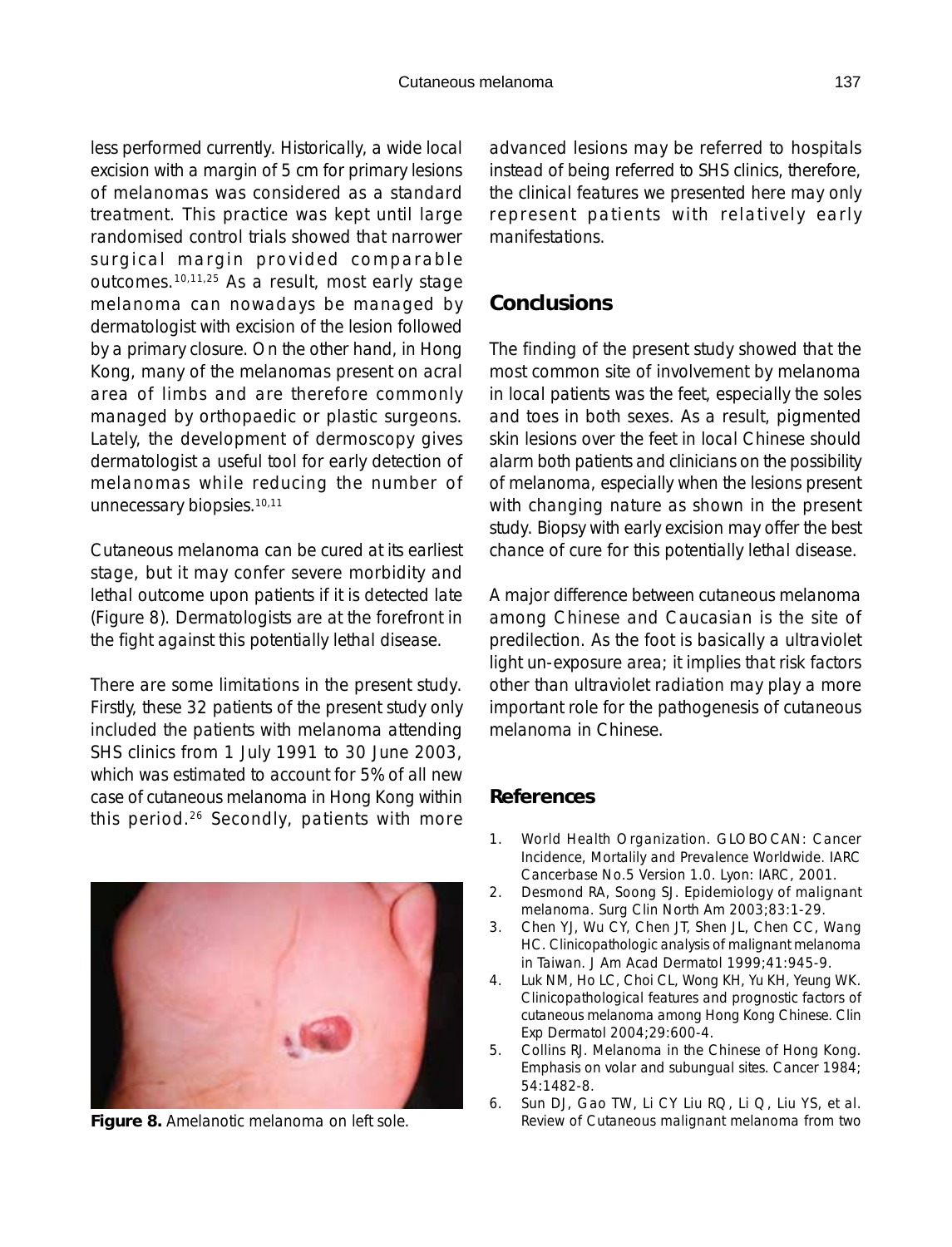general hospitals in Western China, 1981-2000. Chin J Dermatol 2004;37:97-9.

- 7. Tan E, Chua SH, Lim JT, Goh CL. Malignant melanoma seen in a tertiary dermatological centre, Singapore. Ann Acad Med Singapore 2001;30:414-8.
- 8. Xia JX, Pang CC, Li YL. Clinical and prognosis analysis of 72 cases with malignant melanoma in Hukuoka, Japan. J N Bethune Univ Med Sci 2001;27:422-4.
- 9. Stolz W, Schmoeckel C, Landthaler M, Braun-Falco O. Association of early malignant melanoma with nevocytic nevi. Cancer 1989;63:550-5.
- 10. Langley RGB, Barnhill RL, Mihm MC Jr, Fitzpatrick TB, Sober AJ. Neoplasms: Cutaneous Melanoma. In: Freedberg IM, Eisen AZ, Wolff K, Austen KF, Goldsmith LA, Katz SI, eds. Dermatology in General Medicine. Vol 2. 6th ed. New York, NY: McGraw-Hill Book Co; 2003: 917-48.
- 11. Nestle FO, Kerl H. Melanoma. In: Bolognia JL, Jorizzo JL, Rapini RP, et al, eds. Dermatology. Vol.2. 1st ed. Philadelphia, USA: Elsevier Ltd; 2003:1789-815.
- 12. MacKie RM. Melanocytic nevi and malignant melanoma. In: Champion RH, Burton JL, Burns DA, Breaathnach SM, eds. Textbook of Dermatology. Vol 2. 6th ed. Oxford, England: Blackwill Science Ltd; 1998:1717-52.
- 13. Koh HK, Miller DR, Geller AC, Clapp RW, Mercer MB, Lew RA. Who discovers melanoma? Patterns from a population-based survey. J Am Acad Dermatol 1992; 26:914-9.
- 14. McCarthy WH, Milton GW. Primary cutaneous melanoma: clincal diagnosis. In: Thompson JF, Morton DL, Kroon BBR. Textbook of Melanoma.1st ed. London, UK: Martin Dunitz; 2004:214-24.
- 15. Shaw HM, McCarthy WH. Small-diameter malignant melanoma: a common diagnosis in New South Wales, Australia. J Am Acad Dermatol 1992;27(5 Pt 1): 679-82.
- 16. Barnhill RL, Fine JA, Roush GC, Berwick M. Predicting

five-year outcome for patients with cutaneous melanoma in a population-based study. Cancer 1996;78:427-32.

- 17. Weyers W, Euler M, Diaz-Cascajo C, Schill WB, Bonczkowitz M. Classification of cutaneous malignant melanoma: a reassessment of histopathologic criteria for the distinction of different types. Cancer 1999;86: 288-99.
- 18. Balch CM, Soong SJ, Gershenwald JE, Thompson JF, Reintgen DS, Cascinelli N, et al. Prognostic factors analysis of 17,600 melanoma patients: validation of the American Joint Committee on Cancer melanoma staging system. J Clin Oncol 2001;19:3622-34.
- 19. Ackerman AB, David KM. A unifying concept of malignant melanoma: biologic aspects. Hum Pathol 1986;17:438-40.
- 20. Barnhill RL. Malignant melanoma. In: Barnhill RL, Piepkorn M, Busam KJ. Pathology of melanocytic nevi and malignant melanoma. 2nd ed. New York. USA: Springer-Verlag New York, Inc.; 2004:238-356.
- 21. Garbe C, McLeod GR, Buettner PG. Time trends of cutaneous melanoma in Queensland, Australia and Central Europe. Cancer 2000;89:1269-78.
- 22. Zettersten E, Shaikh L, Ramirez R, Kashani-Sabet M. Prognostic factors in primary cutaneous melanoma. Surg Clin North Am 2003;83:61-75.
- 23. Bevona C, Goggins W, Quinn T, Fullerton J, Tsao H. Cutaneous melanomas associated with nevi. Arch Dermatol 2003;139:1620-4
- 24. Liu V, Mihm MC. Pathology of malignant melanoma. Surg Clin North Am 2003;83:31-60, v.
- 25. Sober AJ, Chuang TY, Duvic M, Farmer ER, Grichnik JM, Halpern AC, et al. Guidelines of care for primary cutaneous melanoma. J Am Acad Dermatol 2001;45: 579-86.
- 26. Hong Kong Cancer Registry, Hospital Authority, Hong Kong Special Administrative Region, PRC. Avaiable from: http://www.ha.org.hk/cancereg.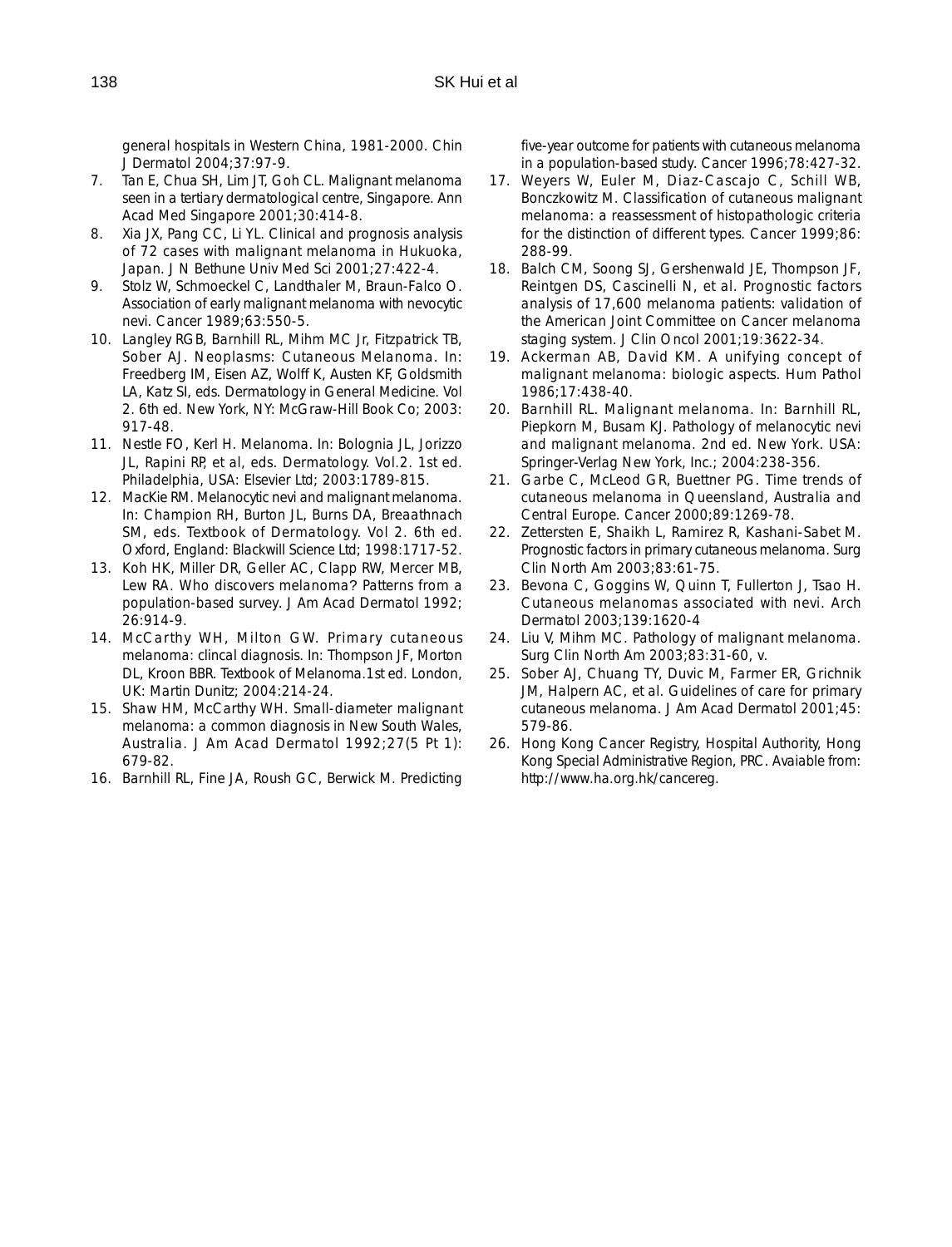#### **Appendix 1. Patients' interview form**

- *A. Personal Data*
- 1. Name
- 2. Name in Chinese
- 3. ID No.
- 4. DOB
- 5. Sex
- 6. Telephone (Res)
- 7. Telephone (Port)
- 8. Place of Birth
- 9. Place of Birth (Father)
- 10. Place of Birth (Mother)
- 11. Origin
- *B. History*
- 1. Skin Malignancies
- 2. Other Malignancies
- 3. Immunosuppressive Rx
- 4. Sun Burn
- 5. Recreational Sun Exp. (hr/wk)
- 6. Occupational Sun Exp. (hr/wk)
- 7. Skin Malignancies in 1st degree relatives
- 8. Pre-existing mole
- 9. Giant CMCN (>5% BSA)
- 10. Large CMCN  $(>=20 \text{ cm})$
- 11. Change in Size
- 12. Change in Shape
- 13. Change in Colour
- 14. Ulceration
- 15. Bleeding
- 16. Site of lesion
- 17. Diabetes mellitus
- 18. Hypertension
- 19. Tinea pedis
- 20. Tinea unguium
- 21. Presenting symptom
- 22. Date of 1st definite Rx
- 23. Place of 1st definite Rx
- 24. Follow up institution
- 25. Last Fu
- 26. Next Fu
- *C. Physical examination*
- 1. PSL >1.5cm
- 2. PSL >25
- 3. Solar lentigines
- 4. Facial talangiectasia
- 5. Actinic elastosis
- 6. Actinic keratosis
- 7. Actinic purpura
- 8. Tinea pedis (Clinical)
- 9. Tinea unguium (Clinical)
- *D. General Phx*
- 1. Long term Fu
- 2. Long term medications
- 3. Other operation

#### *Abbreviation:*

ID No: identity card number; DOB: date of birth; Rx: therapy; Sun Exp.: sun exposure; CMCN: congenital melanocytic naevi; BSA: body surface area; Fu: follow-up; PSL: pigmented skin lesion; Phx: past history